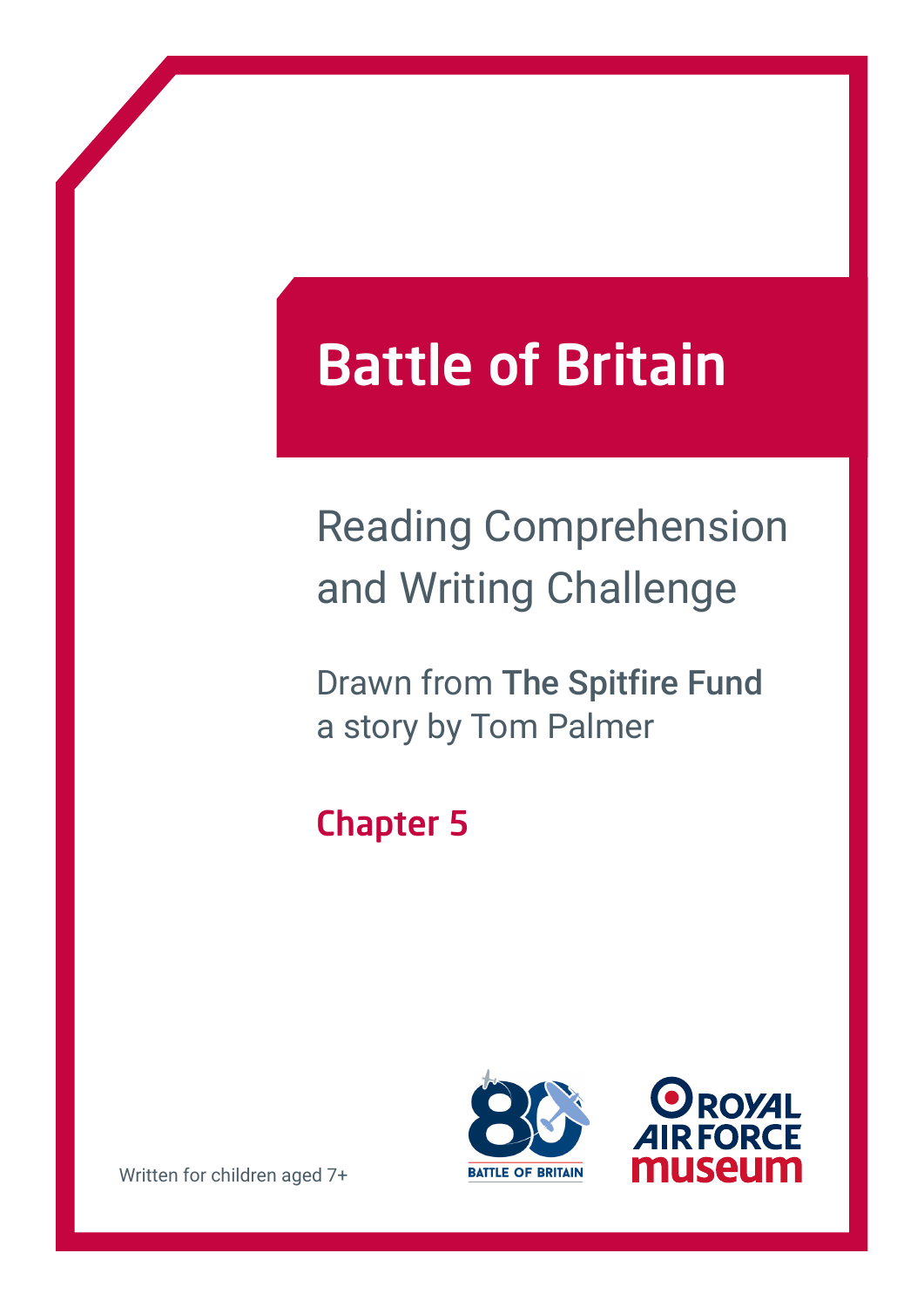#### Reading Comprehension: Questions

- 1. What do you think 'Sprechen sie Deutsch?' means? Try saying it out loud and ask if anyone in your family knows what it means.
- 2. The NHS was founded in 1948, hence the Londoners in wartime London have never heard of it. Which three words is NHS short for?
- 3. Look up 'febrile' for Lily, Danny and Yusra and write a definition of it for them.
- 4. Why do you think RAF planes were given names like Spitfire and Hurricane? (Think about what imagery they create for both the British and for the enemy)
- 5. Can you think of an experiment you could do to show what 'disperse' means? (hint - use some squash and a glass of water). Write down what you need to do here:
- 6. Can you remember the famous words Churchill said about 'the Few?' Write them down here to help you remember them.
- 7. From the text, which words help you guess whether the exhaust stubs on a Spitfire are at the front or the back of the plane?
- 8. If you had joined Lily, Yusra and Danny, what imaginary souvenir of your adventures do you wish you could take home from the Museum shop?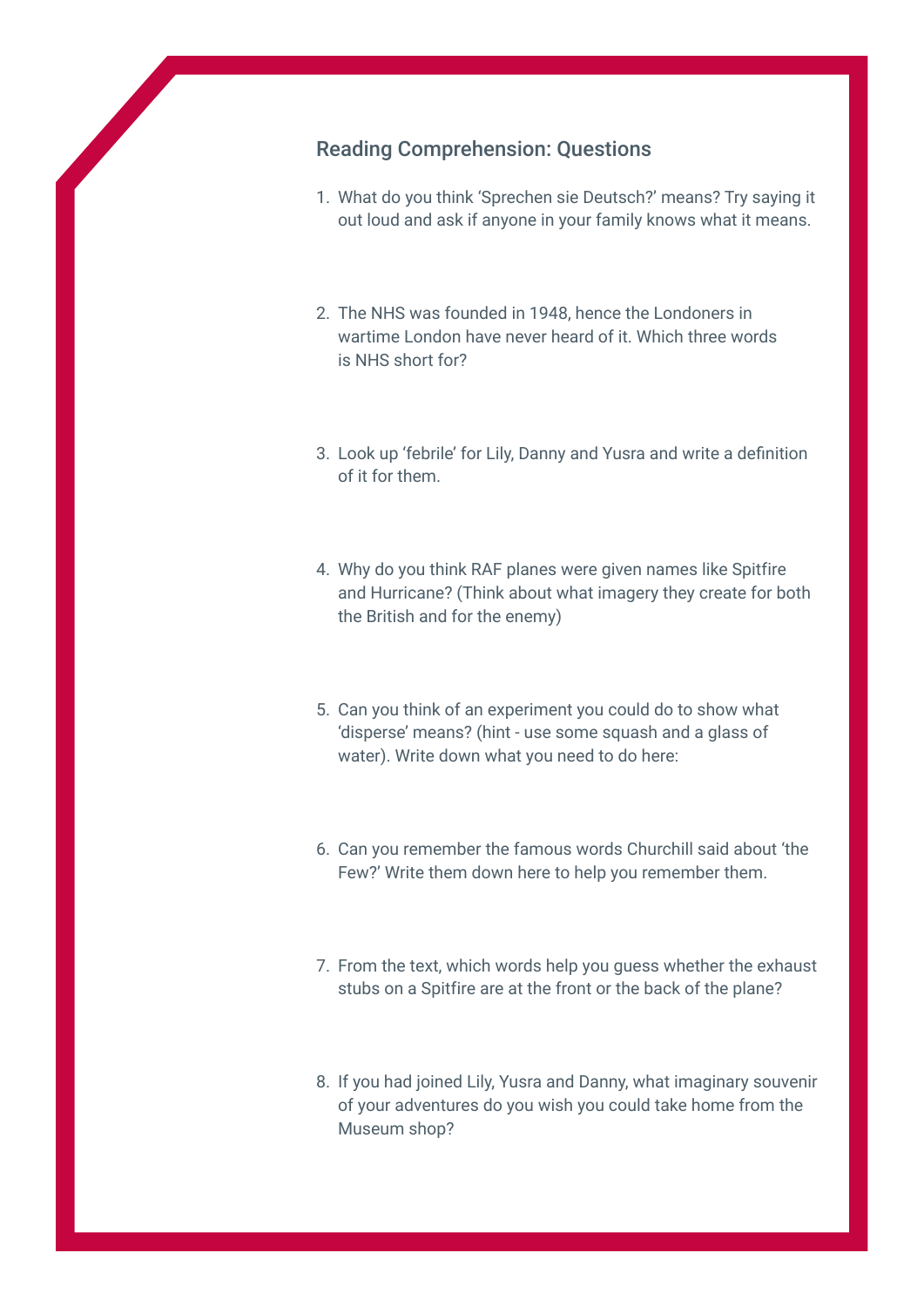#### Writing Challenge: Basing a story on something from the RAF Museum

#### Spitfires and Hurricanes

Authors often base their stories on real events that have happened. It's a great way of making sure your story feels realistic.

The wonderful thing about the RAF Museum is that every aircraft and object tells a story. You can look at it and – with the help of the Museum staff, information panels and the website – you can find out the story of that object.



Take some time reading about the Spitfire and studying the timeline of events in the Second World War:

Supermarine Spitfire Mk1 [rafmuseum.org.uk/research/collections/supermarine-spitfire](http://rafmuseum.org.uk/research/collections/supermarine-spitfire)

The Spitfire 360 Experience, view from the cockpit [youtube.com/watch?v=aiSkjs7Oyc8](http://youtube.com/watch?v=aiSkjs7Oyc8)

Second World War timeline [rafmuseum.org.uk/documents/london/schools/Second%20](http://rafmuseum.org.uk/documents/london/schools/Second%20World%20War%20Timeline.pdf) [World%20War%20Timeline.pdf](http://rafmuseum.org.uk/documents/london/schools/Second%20World%20War%20Timeline.pdf)



Now brush up on your Hurricane facts: